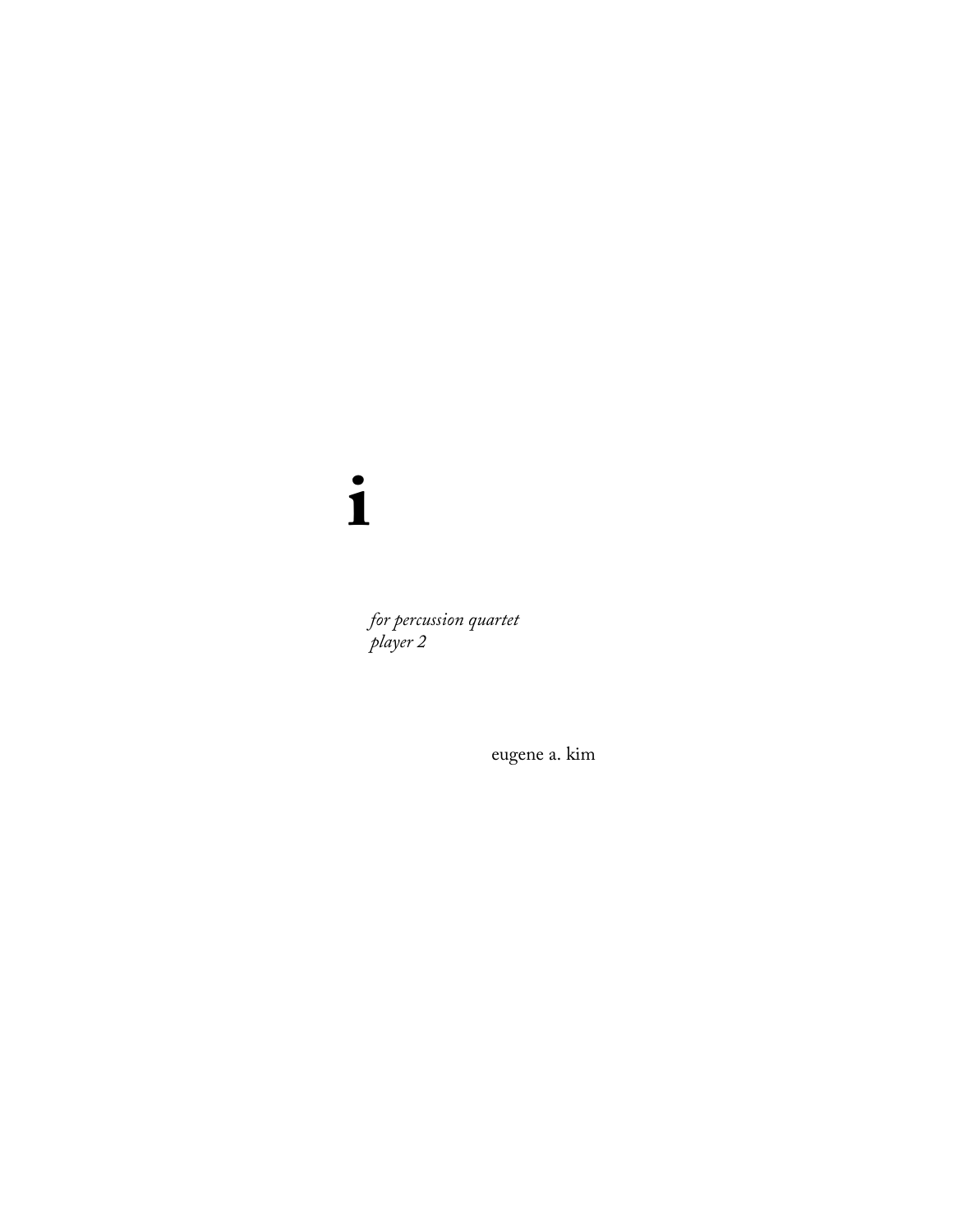

## *glockenspiel - soft felt*